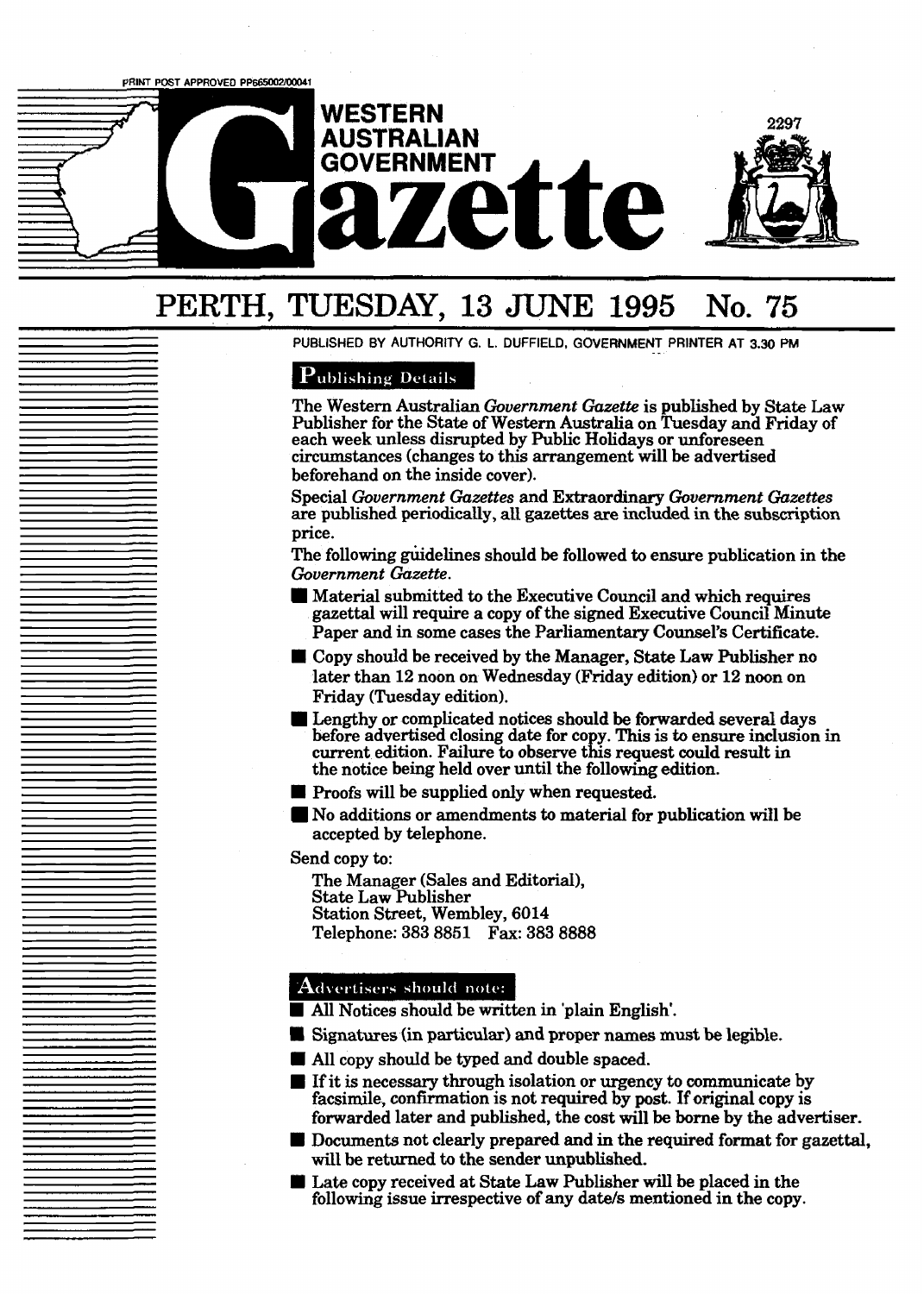### **IMPORTANT COPYRIGHT NOTICE**

O **State of Western Australia** 

**This work is copyright. Apart from any use as permitted under the** *Copyright Act* **1968, no part may be reproduced by any process without written permission from the Government Printer, State Law Publisher. Inquiries should be directed to the Manager, Stale Law**  Publisher, P.O. Box 38, Wembley, W.A. 6014.

#### **Advertising Rates and Payments**

INCREASE EFFECTIVE **FROM** 1 JULY 1995.

Deceased Estate notices, (per estate)-\$16.00

Real Estate and Business Agents and Finance Brokers Licences, (per notice)--\$37.30

Other Public Notices Section articles \$37.30 (except items of an exceptionally large nature, then arrangements will be made for invoicing).

All other Notices

**I** 

Per Column Centimetre-\$7.40 Bulk Notices-\$137.00 per page

| Per Column Centimetre—\$7.40<br>Bulk Notices—\$137.00 per page |        |  |
|----------------------------------------------------------------|--------|--|
| <b>COUNTER SALES 1995-96</b><br>(As from 1 July 1995)          |        |  |
|                                                                | S      |  |
|                                                                | 2.30   |  |
| <b>Government Gazette-(Special)</b>                            |        |  |
|                                                                | 2.30   |  |
|                                                                | 4.60   |  |
|                                                                | 13.00  |  |
|                                                                | 11.60  |  |
|                                                                | 202.00 |  |

### **<sup>I</sup>NEW CLOSING TIME FOR <sup>I</sup> IGOVERNMENT GAZETTE COPY**

**I** Customers are to note closing time for lodging gazette copy **I I** Customers are to note closing time for lodging gazette copy **I** with State Law Publisher has altered from the edition with State Law Publisher has altered from the edition<br> **1** published on Friday 2 June 1995. published on Friday 2 June 1995.

The new closing times are:

12 noon on Wednesday for the Friday edition; and 12 noon on Friday for the Tuesday edition.

If you require further information please contact Mr John **I** Thompson, phone 383 8851.

LIIII<br>Liin an an an an an an an at the month and the angles and the month and an and an and an an angles and an angl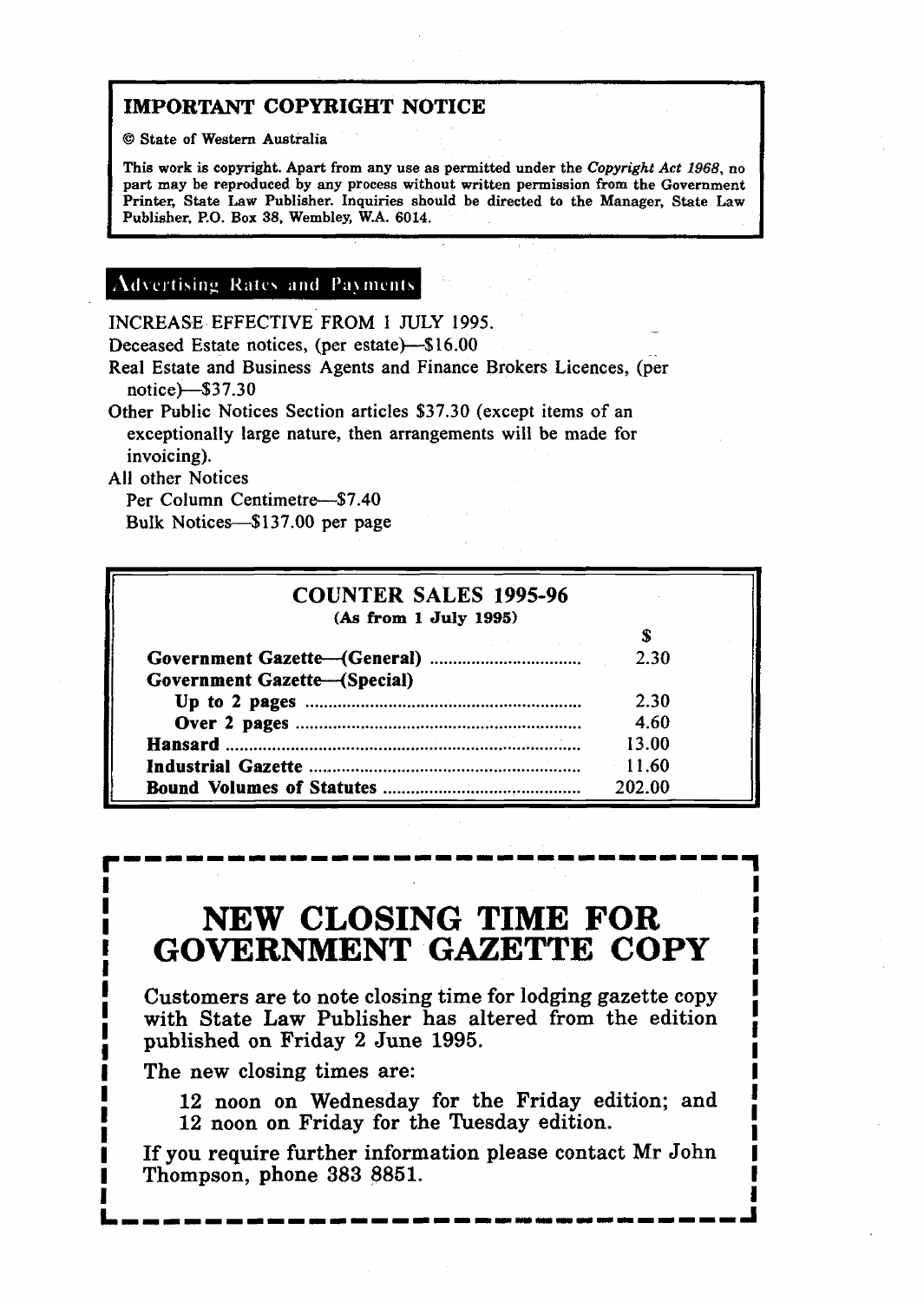**PROCLAMATIONS** 

#### **m01**

#### **T&ANSFER OF** LAND ACT **1893**

TRANSFER OF **LAND** (REVESTMENT)

**PROCLAMATION** 

**WESTERN AUSTRALIA** By His Excellency Major General Philip Michael P. M. Jeffery, **Philip Maps Philip** *Australia, Military* **PERN AUSTRALIA | By His Excellency Major General Philip Michael | Australia** *Media***<br>P. M. Jeffery. | Governor of any Cross. Governor of Australia Military <b>Governor [Ls** 1 **Australia** 

**DOLA** File 26031994.

UNDER Section 243 of the Transfer of Land Act 1893, I, the Governor acting with the advice and consent of the Executive Council, do hereby revest in Her Majesty as of her former estate, the land described **as** Lot 4 on Plan 20275 being the land comprised in Certificate of Title Volume 2033 Folio 249. (now Swan Location 12374)

Given under my hand and the **Seal** of the State on 7 June 1995.

By His Excellency's Command,

GEORGE CASH, Minister for Lands.

#### GOD SAVE THE QUEEN !

#### **LAND ADMINISTRATION**

**LA201** 

#### LAND ACT **1933**

ORDERS IN COUNCIL

Westing of Reserves)

By the direction of **His** Excellency the Governor under Section 33(2), the following reserves have been vested.

**DOLA** File 147281910.

Class "A" Reserve No. 13289 (Plantagenet Locations 7795 and 7796) vested in the Water Authority of Western Australia for the designated purpose of Water and Conservation of Flora and Fauna". Local Authority-Shire of Tambellup.

DOLA File 4603/924.

Reserve No. 18998 (Avon Location 25562) vested in the Shire of Nungarin for the designated purpose of "Landscape Protection".

DOLA File 1424/977V3.

Class "An Reserve No. 21629 (Dunsborough **Lots** 106, 174, 178 and 264 and Sussex Locations 947, 4359,4954,4969,4970,4971 and 4972) vested in the Shire of Busselton for the designated purpose of "Conservation and Recreation" with power, subject to the approval in writing of the Minister for Lands to each and every lease or assignment of lease being first obtained, **to** lease the whole or any portion thereof for any term not exceeding twenty one (21) years from the date of the lease.

**DOLA** File 13241955.

Reserve No. 24248 (Swan Location 5603) vested in the City of Stirling for the designated purpose of "Recreation, Community Purposes and Drainage" with power, subject to the approval in writing of the Minister for Lands to each and every lease or assignment of lease being first obtained, to lease the whole or any portion thereof for any term not exceeding twenty one (21) years from the date of the lease.

DOLA File 1500/995.

Reserve No. 24747 (Plantagenet Locations 6261, 7557 and 7773) vested in the Shire of Albany for "Community Purposes" with power, subject to the approval in writing of the Minister for **Lands** to each and every lease or assignment of lease being first obtained, to lease the whole or any portion thereof for any **term** not exceeding twenty one (21) years from the **date** of the lease.

DOLA File 2505/969

Reserve No. 31294 (Plantagent Location 7200) vested in the Shire of Albany for the designated purpose of "Public Recreation".

**DOLA** File 41681974.

Reserve No. 33454 (Plantagenet Location 7332) vested in the Shire of Albany for the designated purpose of "Public Recreation".

**DOLA** File 2752/986.

Reserve No. 35056 (Plantagenet Location 7387) vested in Shire of Albany for the designated purpose of "Drain".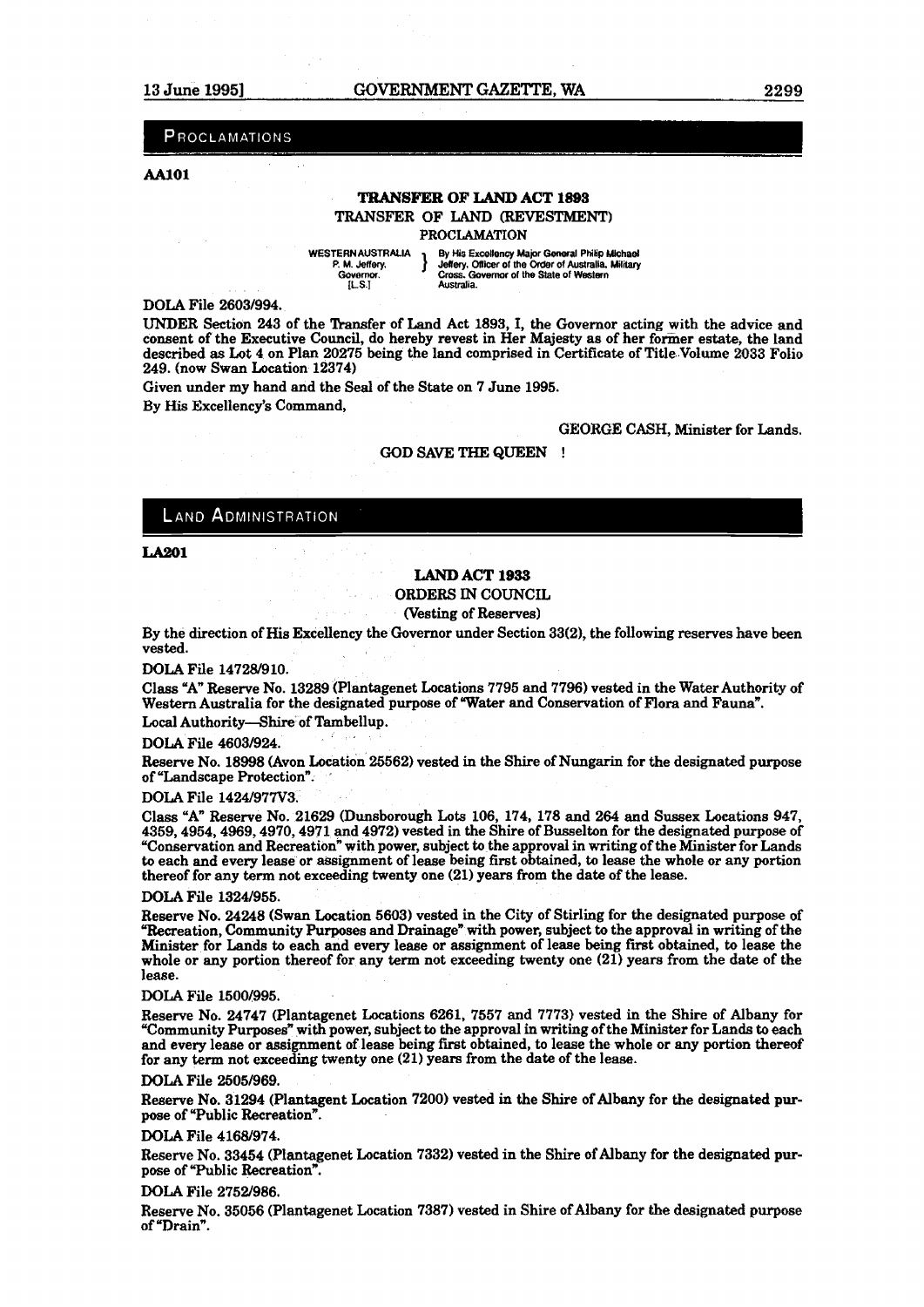#### DOLA File **34931980.**

Reserve No. **37651** (Plantagenet Location **7506)** vested in the **Shire** of Albany for the designated **pur**pose of "Public Recreation".

#### DOLA File **2124/988.**

Reserve No. **40957** CWungong Lot **113)** vested in the **Shire** of Serpentine-Jarrahdale for the designated purpose of "Public Recreation".

#### **DOLA** File **1510/989.**

Reserve No. **41304 (SerpentineAgricultutalArea** Lot **159)** vested in the Shire of Serpentine-Jarrahdale for the designated purpose of "Public Recreation".

#### DOLA File **3947/989**.

Reserve No. **41969** (Margaret River Lot **218)** vested jointly in the Shire of Augusta-Margaret River and the State-Housing Commission for the designated purpose of "Community Housing" with power, subject to the approval in writing of the Minister for Lands to each and every lease or assignment of lease being first obtained, to lease the whole or any portion thereof for any term not exceeding twenty one **(21)** years from the date of the lease, and subject also to the following conditioa-

1. Amendment with the reserve purpose and/or vesting or change of tenure in the land will not proceed without the prior approval of, and if approved will be subject to any conditions imposed by, the Minister for Housing and the Minister for Lands.

#### DOLA File **2221/986.**

Class "Aw Reserve No. **42677** (Kojonup Locations **6790, 7647, 7669** and Badgebup **Lots 57** and **61** ) vested in the Shire of Katanning for the designated purpose of "Landscape Protection".

#### **DOLA** File **231W994.**

Reserve No. **43193** (Swan Location **12040)** vested in the Minister for Works for Wistoric Precinct, Public Purposes, Community Use and Ancillary and Beneficial Commercial Purposes" with power, to lease the whole or any portion thereof for any term.

Local Authority-City of Nedlands.

#### DOLA File **2404/994.**

Reserve No. **43302** (De Witt Location **319)** vested in the Australian Maritime Safety Authority for the designated purpose of "Marine Aid to Navigation" with power, subject to the approval in writing of the Minister for Lands to each and every lease or assignment of lease being first obtained, to **lease** the whole or any portion thereof for any term not exceeding twenty one **(21)** years from the date of the lease.

Local Authority-Shire of Roebourne.

#### DOLA File **24031994.**

Reserve No. **43303** (De Witt Location **320)** vested in the Australian Maritime Safety Authority for the designated purpose of "Marine Aid to Navigation".

#### Local Authority--Shire of Roebourne.

DOLA File **14801994.** 

Reserve No. **43417** (Swan Location **11978)** vested in The Australian Anglo Indian Association (Inc) for the designated purpose of "Cultural Centre".

Local Authority-City of Wanneroo.

#### DOLA File **201927.**

Reserve No. **43469** (Avon Location **23987)** vested in the Shire of Corrigin for the designated purpose of "Heritage Site".

**DOLA** File **26031994.** 

Reserve No. **43532** (Swan Location **12374)** vested in the City of Wanneroo for "Community Purposes". M. C. WAUCHOPE, Clerk of the Council.

#### **LA202**

### **LAM)** ACT 1933

#### ORDERS IN COUNCIL

(Revocations of Vestings)

By the direction of **His** Excellency the Governor under Section **34B(1),** the following Orders in Council and associated Vestings Orders are revoked.

DOLA File **1472W910.** 

Order in Council **gazetted** on **28** September **1984** vesting Class "Aw Reserve No. **13289** (Plantagenet District) in the Minister for Water Resources for the designated purpose of Water and Conservation of Flora and Fauna".

Local Authority-Shire of Tambellup.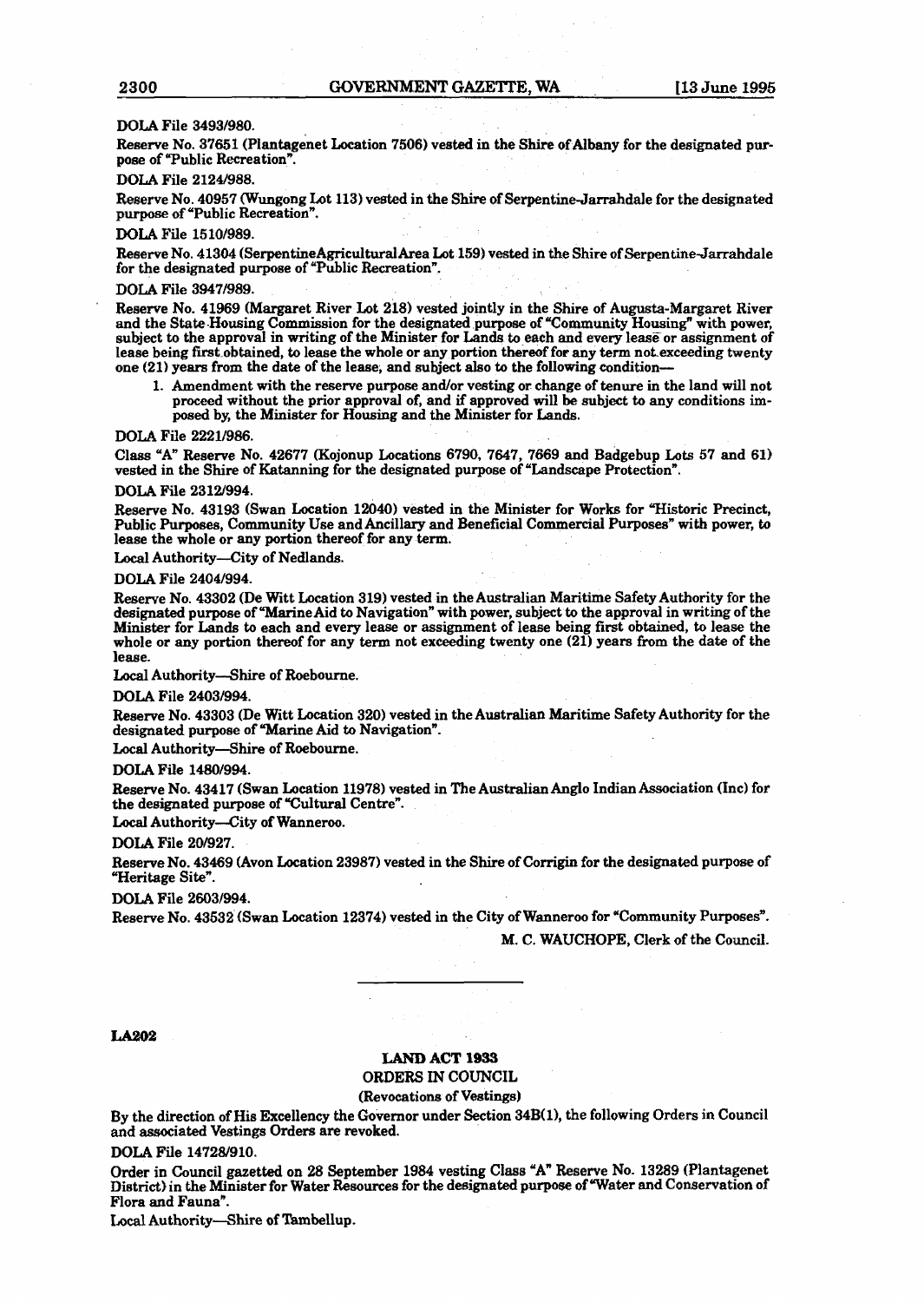#### DOLA File **8851915V3.**

Order in Council gazetted on 30 **March** 1979 vesting **Reserve** No. **16000 in the Western Australian**  Wildlife Authority for the designated purpose of "Conservation of Flora and Fauna".

#### **A File 1424/977**

Order in Council gazetted on 22 January **1993** vesting Reserve No. **21629** (Duasborough Lot **264** and Sussex Locations **947** and **4954)** in the Shire of Busselton for the designated purpose of "Conserwtion and Recreation".

DOLA File **13241955.** 

Order in Council gazetted on **18** January **1991** vesting Reserve No. **242118 (Swan** Location 5603) in the City of Stirling for the designated purpose of "Recreation, Infant Health Clinic and Drainage".

#### DOLA File **15001995.**

Order in Council gazetted on **14** December **1984** vesting Reserve No. **24747** (Pjantagenet Locations **6261** and **7557)** in the Shire of Albany for the designated purpose of "Recreation and **Htall** Site".

#### DOLA File **3586/959**

Order in Council gazetted on 14 January **1994** vesting Reserve No. **26033** (Merredin Lot 1431) **in** the Shire of Merredin for the designated purpose of "Hallsite".

#### DOLA File **l401964**

Order in Council gazetted on **7** May **1965** vesting Reserve No. **27335** (Swan Location **7839)** in the **Shire**  of Perth for the designated purpose of "Recreation".

#### **DOLA** File **39471989.**

Order in Council gazetted on 20 December **1991** vesting Reserve No. **41969** (Margaret River Lot **218)**  in the Shire of Augusta-Margaret River for the designated purpose of "Community Housing".

#### DOLA File **1248/988.**

Order in Council gazetted on 21August **1992** vesting Reserve No. **42232** (Meekatharra Lot **ll8)** in the Royal Flying Doctor Service ofAustralia (Western Australian Section) Inc for the designated purpose of "Staff Accomodation".

Local Authority-Shire of Meekatharra.

DOLA File **22211986.** 

Order in Council gazetted on **1** June 1993 vesting Reserve No. **42677** (Kojonup Locations **6790,7647**  and Badgebup **Lots 57** and **61)** in the Shire of Katanning for the designated purpose of **"Landscape**  Protection".

#### **DOLA** File **25591992.**

Order in Council gazetted on **3** May 1994 vesting Reserve No. **43026** (Safety **Bay** Lot **5) in** Churches of Christ in Western Australia Incorporated for "Church Purposes". Local Authority-City of Rockingham.

M. C. WAUCHOPE, Clerk of the Council.

#### **LA401**

#### **LAND ACT 1939**

#### **LAND** (CROWN **GRANT** IN **TRUST)** ORDER

**DOLA** File **25591992.** 

Made by His Excellency the Governor under Section **33 (4).** 

It is directed that Reserve No. **43026** (Safety **Bay** Lot **5)** shall be granted to Churches of **Christ** in Western Australia Incorporated to be held in trust for "Church Purposes" subject to the condition that the **grantee** shall not transfer, leaae or mortgage the whole or **any part** of the **{and** without the urnsent of the Governor.

The **Crown** Grant should cantain **a warning** that **"No.** excavation should be **undertaken** below 2 **metres**  of the natural **surface** of **the** land without a search for **unexploded ordinance being fvst carried** out by the relevant authority".

Local Authority: City of Rockingham.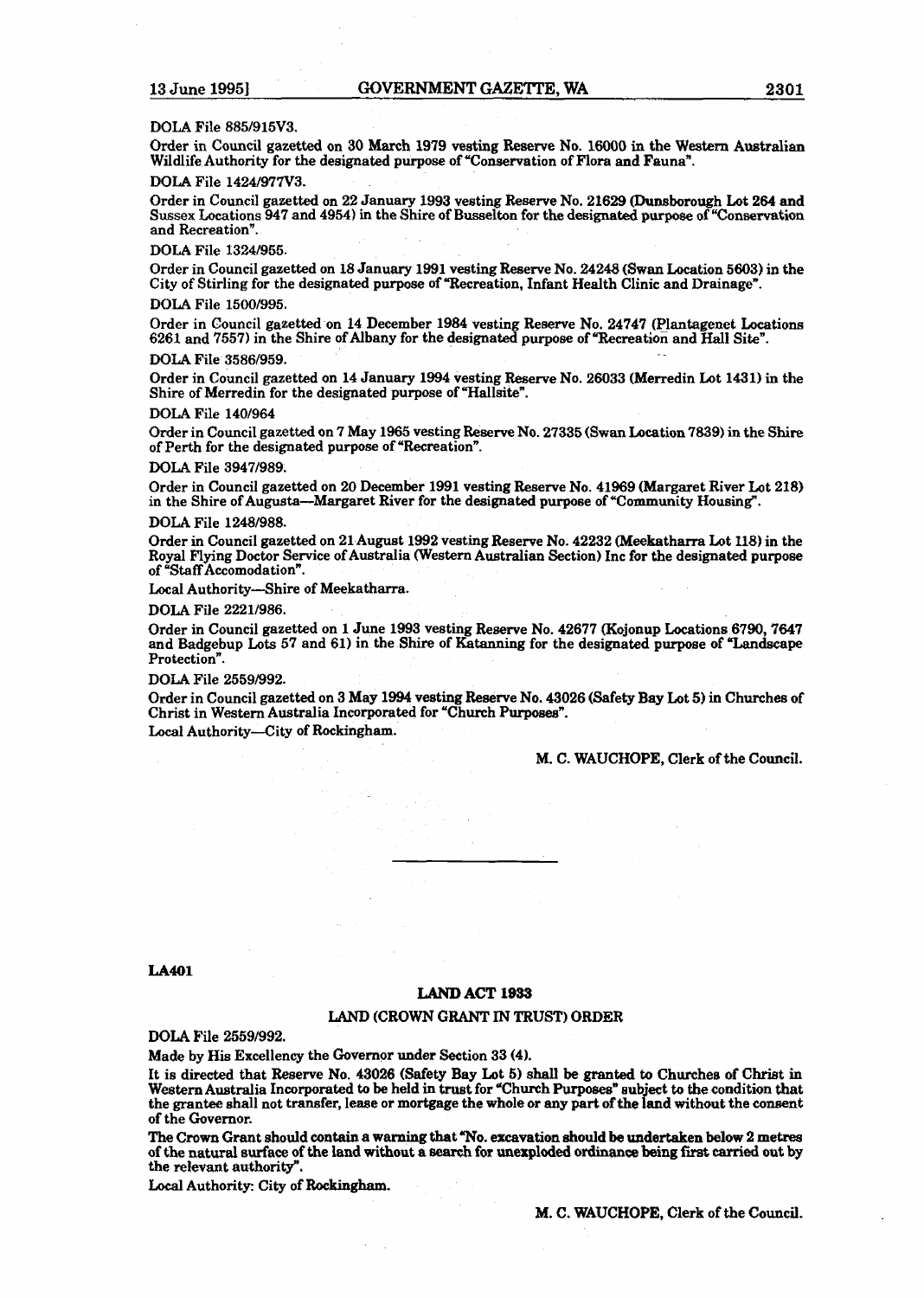#### **LA402**

#### **LAND ACT l933**

#### LAND (REVOCATION OF CONTROL) ORDER

**DOLA** File **5223/902Dup.** 

Made by His Excellency the Governor under Section **34B (2).** 

The Order in Council made under Section **34** gazetted on **3** October **1902** directing that **Reserve**  No. **8403** (Coolgardie Lot **1965)** be placed under the joint control of the **Ma** or **and** Councillors of the Municipality of Coolgardie and the Chairman and Members of the Coolgardie Road Board as a Board<br>of Management for the purpose of "Gravel Pit" is revoked.

Local Authority: Shire of Coolgardie.

M. C. **WAUCHOPE,** Clerk of the Council.

**LA701** 

#### **LAND ACT 1933**

#### RESERVATION NOTICES

Made by His Excellency the Governor under Section **29.** 

The Crown Lands described below have been set apart as public reserves.

DOLA File **2404/994.** 

**Reserve** No. **43302** comprising De Witt Location **319** with an area of **1531** square metres on Land Administration Diagram **91850** for the designated purpose of 'Marine Aid to Navigation".

Public Plan: Nickol Bay SW **(25).** 

Local Authority--Shire of Roebourne.

DOLA File **24031994.** 

Reserve No. **43303** comprising De Witt Location **320** with an area of **1.1510** hedares on Land Administration Diagram 91850 for the designated purpose of "Marine Aid to Navigation".

Public Plan: Nickol Bay SW **(25).** 

Local Authority-Shire of Roebourne.

**DOLA** File **1983994.** 

Reserve No. 43348 comprising Meekatharra Lot 1017 with an area of 18.0105 hectares for the desig**nated** purpose of "Use and Requirements of the **Shire** of Meekatharra".

Public Plan: **BL49 (2) 13.18.** High Street.

**DOLA** File **1480/994.** 

Reserve No. **43417** comprising Swan Location **11978** with an area of **7601** square metres for **the** desig**nated** purpose of "Cultural Centre\*.

Public Plan: **BG34 (2) 8.40.** Fernwood Square.

Local Authority-City of Wanneroo.

**DOLA** File **22791993.** 

Reserve No. **43431** comprising Kwinana Lot **347** with an area of **4000** square metres **for the desig**nated purpose of "Use and Requirements of the Town of Kwinana".

Public Plan: BG33 **(2) 10.31.** Wellard Road.

**DOLA** File **201927.** 

Reserve No. 43469 comprising Avon Location 23987 with an area of 2.0234 hectares for the designated purpose of "Heritage Site".

Public Plan: Lomos SE (25) Bullaring-Pingelly Road.

Local Authority-Shire of Corrigin.

**DOLA** File **26031994.** 

**Reserve** No. **43532** comprising Swan Location **12374** (formerly Lot **4** on **Plan 20275)** with **an area of 1.1415** hectares **for** "Community **Purposes".** 

Public **Plans: BG34 (2) 13.38** and **13.39. Linto** Way

Local Authority-City of Wanneroo.

A. A. **SKINNER,** Chief **Executive.**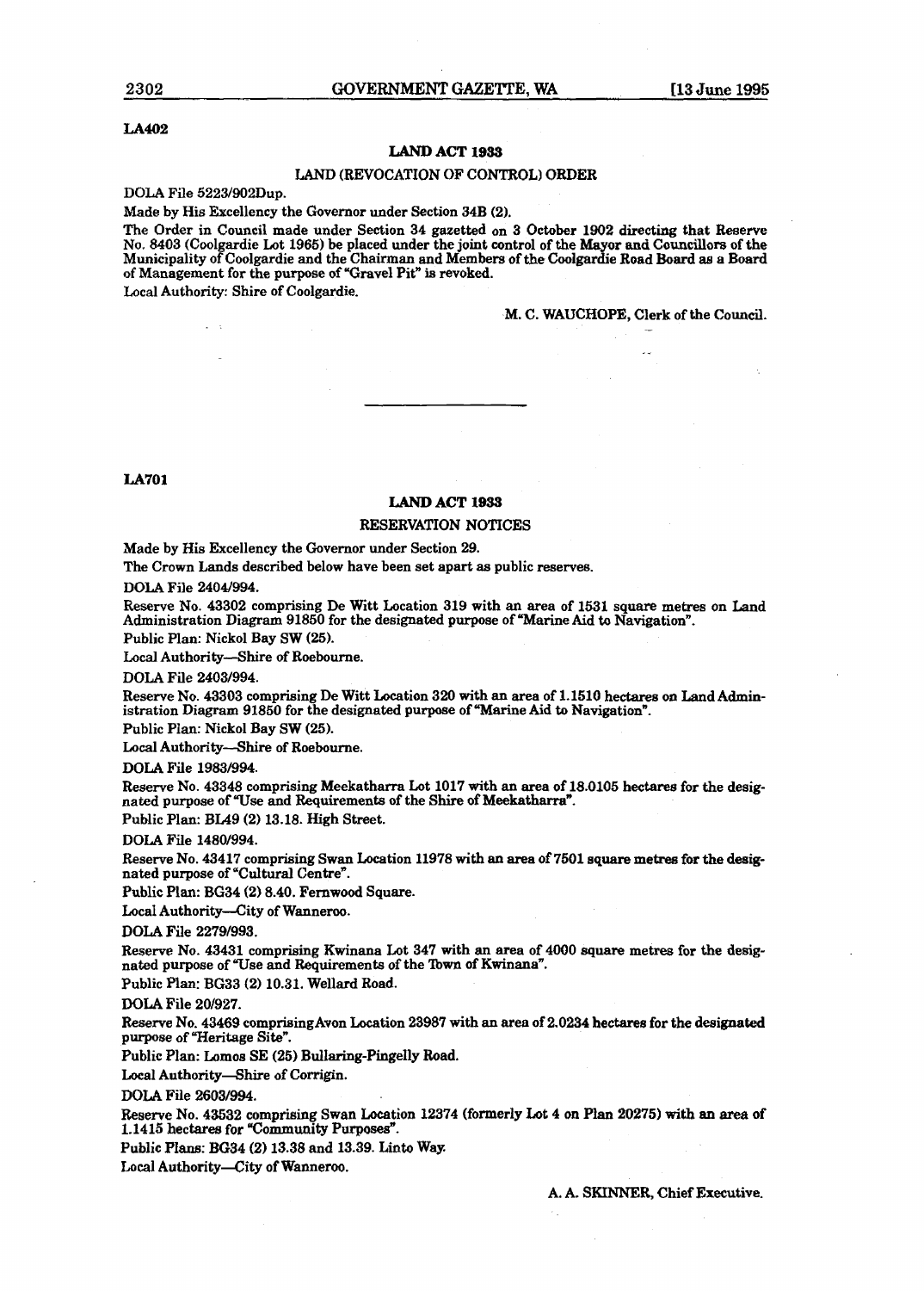#### **LAB01**

#### **LAND** ACT **1933**

#### **AMENDMENT** OF RESERVES

Made by His Excellency the Governor under Section 37.

**The** following reserves have been amended.

#### DOLA File 11761/904.

Reserve No. 9697 (Fitzroy Location 265, Dampier Locations 85,245,278 Pardu Location 56 and De Grey Location **116)** "Kimberley-De Grey **Stock** Route" to exclude that portion **now** comprised in **fardu**  Location 68 **as** delineated and shown bordered green on Land Administration Miscellaneous Diagram 520 and of its area being reduced **to** about 82401.1783 hectares accordingly.

Public Plans: Derby, Mandora, Broome, Port Hedland, La Grange and Bedout Island (250). Great Northern Highway.

#### DOLA File 12902/908.

Reserve No. 12206 (Avon District) "Aboriginal Enterprise" to comprise Kellerberrin Lot 426 as surveyed and shown on Land Administration Diagram 91681 and of its **area being** established at 4.0197 hectares accordingly.

Public Plan: BK35 (2) 03.22. Bedford Street. Local Authority-Shire of Kellerberrin.

#### DOLA File 8851915V3.

Reserve No. 16000 (Yilgarn District) "Conservation of Flora and Fauna" to comprise Location 1582 as delineated and shown bordered pink on Land Administration Reserve Diagram 1324 and of its area being increased (recalculated) to 1713.4270 hectares accordingly.

Public Plan: Bodallin (50). Local Authority-Shire of Yigarn.

Reserve 16000 is automatically vested in the National **Parks** and Nature Conservation Authority pursuant to Section 7 of CALM Act 1984.

#### DOLA File 67111920.

Reserve No. 20716 (Peel Estate) "Excepted from Sale" to exclude that portion containing 9.3173 hectares **as** delineated and shown bordered green on Land Administration Plan 18283 and of its area being reduced to 128.0886 hectares accordingly.

Public Plans: BG33(10) 2.3 (2) 7.13,7.14 and 7.15. Local Authority-City of **Rockingham.** 

#### DOLA File 68761947.

Reserve No. 22735 (Plantagenet Location 5125 and 7558) Water" to exclude that portion now **com**prised in Location 7773 **as** surveyed and shown bordered red on Land Administration Diagram 92057 and of its area being reduced to 5.8343 hectares accordingly.

Public Plan: BK26 (2) 9.01. Progress Road. Local Authority—Shire of Albany.

#### DOLA File 15001995.

Reserve No. 24747 (Plantagenet Locations 6261 and 7557) "Recreation and Hall Site" to include Location 7773 as surveyed and shown bordered red on Land Administration Diagram 92057 and of its area being increased to 7.5168 hectares accordingly.

Public Plan: BK26 (2) 9.01. Frenchman Bay Road. Local Authority-Shire of Albany.

#### **DOLA** File 3420/967.

Reserve No. 29118 (Corrigin Lots 11 and 12) "Community Centre" to exclude Lot 11 and of its area being reduced to 1012 **square** metres accordingly.

Public Plan: BK33 (2) 12.23. Goyder Street. Local Authority-Shire of Corrigin.

#### DOLA File 1197/971V8.

Reserve No. 30948 (De Witt Locations 27, 86, 96, 99, 100 and Karratha Lot 4229) "Aerodrome (Karratha)" to exclude that portion now comprised in Location 320 **as** surveyed **and** shown bordered red on Land Administration Diagram 91850 and of its area being reduced to 749.3365 hectares accordingly.

Public **Plan:** Nick01 SW (25). **Local** Authority-Shire of Roebourne.

#### DOLA File 1424/990.

Reserve No. 36324 (Kojonup District) "Conservation of Flora and Fauna" to comprise Kojonup Locations 1154, 7567, 9226 **to** 9229 inclusive, 9284, 9285, Peringillup **Lots** 34 **to** 64 inclusive and 59 **as**  shown delineated and bordered red on Land Administration Reserve **Diagram** 1067 and of its area being reduced (recalculated) to 217.8168 hectares accordingly.

Public Plans: Broomehill SE (25) and Peringillup **TS.** Local Authority-Shire of Broomehill.

#### **DOLA** File 2761/927.

Reserve No. 36742 (Avon District) "Consemation of Flora and Fauna\* to comprise Location **28686 aa**  surveyed and shown on Land Administration Reserve Plan 169 and of its area being increased (recalculated) to 424.5395 hectares accordingly.

Public Plan: Luptons SE (25). Brookton **Highway. Local Authority—Shire of Brookton** Reserve 36742 is automatically vested in the National Parks and Nature Conservation Authority pursuant to Section 7 of **CALM Act** 1984.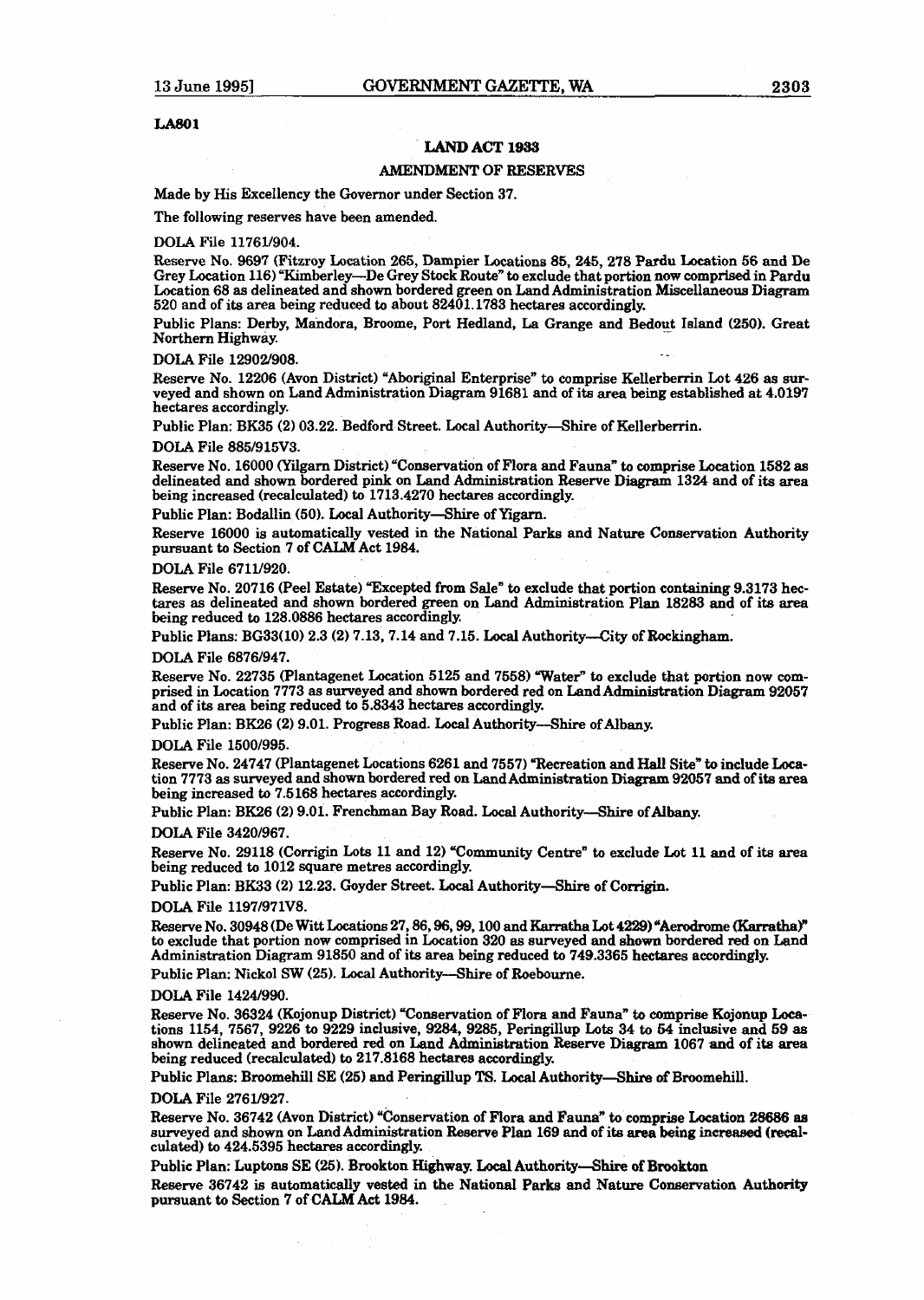**DOLA** File 29091987.

Reserve No. 40457 (De Witt Locations 216 and 217) "Air Traffic Control Tower" to exclude that portion of Location 216 now comprised in Locations 319 and 320 as surveyed and shown bordered red on Land Administration Diagram 91850 and of its area being reduced **to** 1.0748 hectares accordingly. Public Plan: Nick01 Bay SW **(25). Local** Authority-Shire of Roebourne.

A. A. **SKWNER,** Chief Executive.

**LA802** 

#### **LAND ACT 1933**

#### **AMENDMENT** OF CLASS 'A' RESERVE

Made by His Excellency the Governor under Section 31(4).

**The** following reserve has been amended.

DOLA File 14728/910.

Reserve No. 13289 (Plantagenet District) Water and Conservation of Flora and Fauna" **to** comprise Locations 7795 and 7796 as surveyed and shown bordered red on Land Administration Plan 18750 and of its area being increased to 29.1191 hectares accordingly Public Plan: Tambellup SE (25). Watergarrup Road.

Local Authority-Shire of Tambellup.

A. A. **SKINNER,** Chief Executive.

**LA901** 

#### **LAND ACT 1933**

#### CHANGE OF PURPOSE OF RESERVES

Made by His Excellency the Governor under Section 37.

The purpose of the following reserves have been changed.

DOLA File 46031924

Reserve No. 18998 (Avon Location 25562) being changed from "School Site" **to** "Landscape Protection". Public Plan: Kodj Kodjin (50). Baandee North Road. Local Authority-Shire of Nungarin.

DOLA File 1324/955.

Reserve No. 24248 (Swan Location 5603) being changed from "Recreation, Infant Health Clinic and Drainage" to "Recreation, Community Purposes and Drainage".

Public Plan: BG34 (2) 12.31. Douglas Avenue. **Local** Authority-City of Stirling.

**DOLA** File 15001995.

Reserve No. 24747 (Plantagenet Locations 6261,7557 and 7773) being changed **from** "Recreation and Hall Site" to "Community Purposes".

Public Plan: **BK26** (2) 9.01. Frenchman Bay Road. Local Authority-Shire of **Albany,** 

DOLA File 35861959.

Reserve No. 26033 (Merredin Lot 1431) being changed **from "Hallsite"** to **Wse** and Requirements of the Shire of Merredin".

Public Plan: BB5 **(2)** 36.36.South Avenue.

**DOLA** File 140/964.

**Reserve** No. 27335 (Swan Location 7839) **being** changed from "Recreation" to "Use and Requirements of the City of Stirling".

Public Plan: BG34 **(2)** 14.31. **Lennard** Street.

DOLA File 2505/969.

Reserve No. 31294 (Plantagenet Location 7200) being changed from "Recreation" to "Public Recreation".

Public Plan: BK25 (2) 13.07.Deborah Court. Local Authority-Shire of Albany.

A. A. SRINNER, Chief Executive.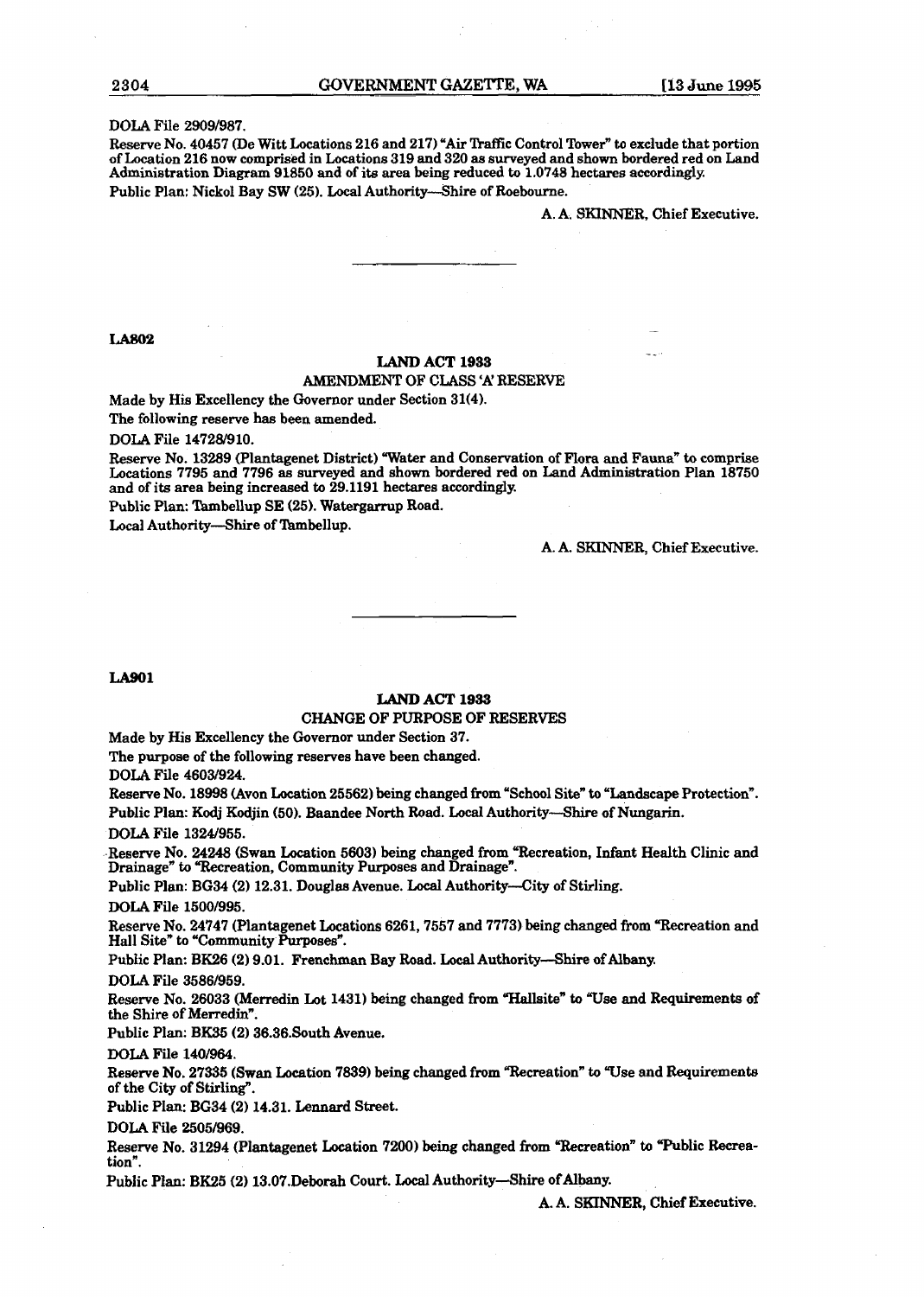#### **LB201**

#### **LAND** ACT **1933**

#### CANCELLATION OF RESERVES

Made by His Excellency the Governor under Section 37. **The** following reserves have been cancelled.

DOLA File 2514/975.

Reserve No. 361 (Coormina Pool) "Watering Place for Travellers and Stock".

Public Plan: Pyramid (250). Local Authority-Shire of Ashburton.

**DOLA** File 5223/902 Dup.

Reserve No. 8403 (Coolgardie Lot 1965) "Gravel Pit".

Public Plan: CF 37 **(2)** 10:14 Gnarlbine Road. Local Authority-Shire of Coolgardie.

DOLA File 16481989.

Reserve No. 11810 (Victoria District) "Trigonometrical Station".

Public Plan: 40/300. Local Authority-Shire of Mullewa.

DOLA File 1791/989.

Reserve No. 11955 (Kent District) "Trigonometrical Station". Public Plan: 433/80. Local Authority-Shire of Ravensthorpe.

DOLA File 1792,989.

Reserve No. 11956 (Kent District) "Trigonometrical Station".

Public Plan: Hopetoun (50). Local Authority-Shire of Ravensthorpe. DOLA File 1800/989.

Reserve No. 11963 (Plantagenet District) "Trigonometrical Station". Public Plan: Torbay NW & SW (25). Local Authority-Shire of Albany. DOLA File 1816/989.

Reserve No. 11979 (Plantagent District) "Trigonometrical Station".

Public Plan: 446/80. Local Authority-Shire of Gnowangerup.

DOLA File 1838/989.

Reserve No. 12002 (Avon District) "Trigonometrical Station".

Public Plan: 87/80. Local Authority-Shire of Quairading.

DOLA File 1842/989.

Reserve No. 12035 (Avon District) "Trigonometrical Station".

Public Plan: 34/80. Local Authority-Shire of Mukinbudin.

DOLA File 4149/954.

Reserve No. 19257 (Newdegate Lots 58 and 59) "Excepted from Sale".

Public Plan: Newdegate Townsite. Local Authority-Shire of Lake Grace. DOLA File 6418/927V2.

Reserve No. 19735 (Albany Lot 833) "Trades Hall Site and Club Premises". Public Plan: BL26 (2) 21.08. Frederick Street. Local Authority-Town of Albany.

DOLA File 3364/968.

Reserve No. 29521 (Ravensthorpe Lots 570 and 571) "Native Housing". Public **PIan:** CD30 (2) 29:Ol. Local Authority--Shire of Ravensthorpe. **DOLA** File 12481988.

Reserve No. 42232 (Meekatharra Lot 118) "Staff Accommodation".

Public Plan: BL49 (2) 13.17. Darlot Street. Local Authority-Shire of Meekatharra.

A. A. SKINNER, Chief Executive.

#### **WATER AUTHORITY**

**WAMl** 

#### **WATER BOARDS ACT 1804**

Order under section 4 (2)

Made by the Lieutenant-Governor and deputy of the Govexnor in Executive Council.

#### **Citation**

1. These regulations may be cited as the *Busselton Water Area-Extension Order 1995*.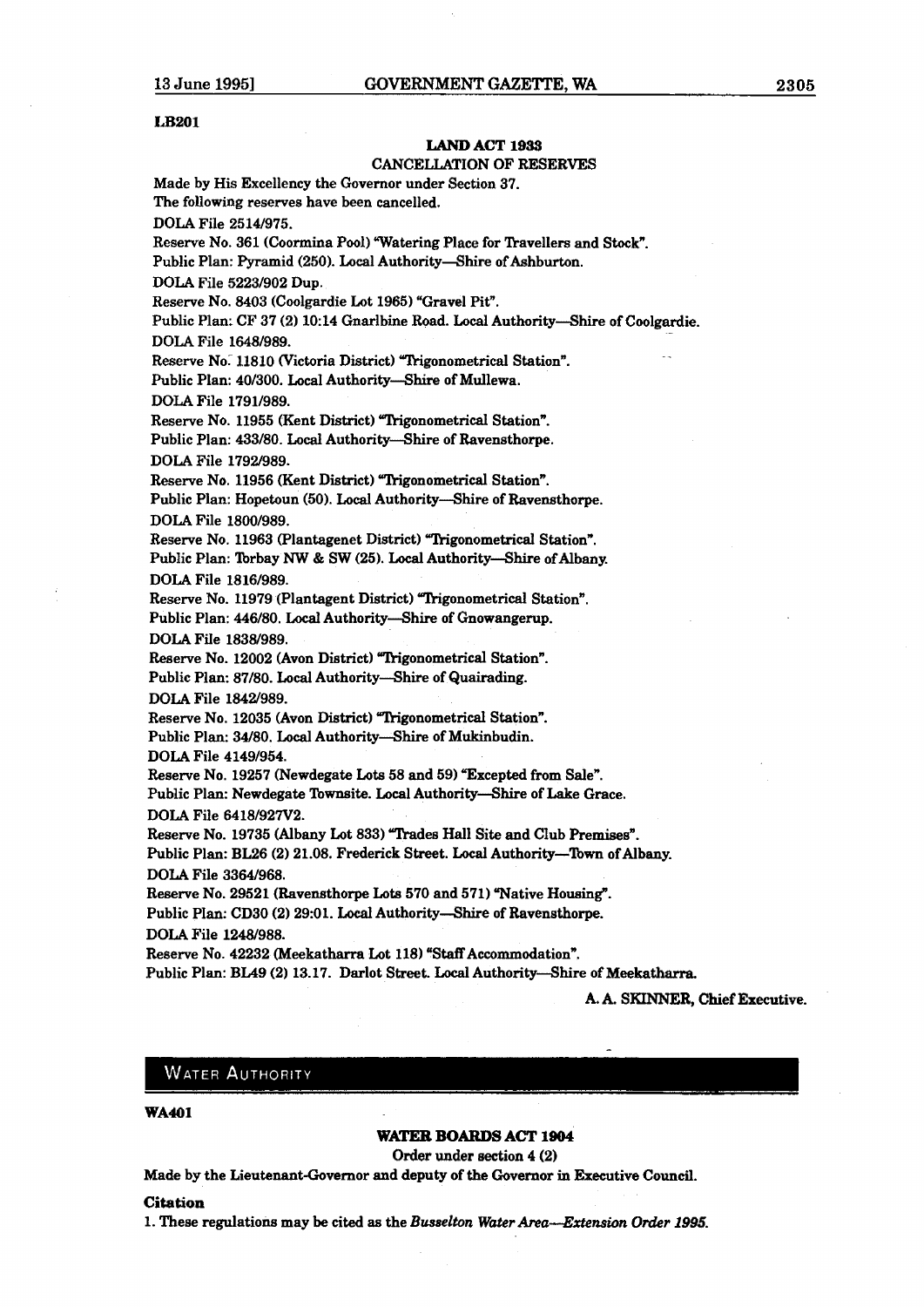2. The land described in the Schedule to this order is hereby constituted the extension of the Busselton Water Area.

#### Schedule

Busselton Water Area-Extension

All that the portion of land shown with symbolised boundary **I I is all that Authority's Plan DO32-1-1-1.** 

By the Lieutenant-Governor and deputy of the Governor's Command,

M. C. WAUCHOPE, Clerk of the Council.

#### PUBLIC NOTICES

#### 77901

#### **TRUSTEES ACT** 1962

#### NOTICE TO CREDITORS AND **CLAIMANTS**

Creditors and other persons having claims (to which section 63 of the Trustees Act 1962, relates) in respect of the undermentioned deceased **persons,** are required by the executor National **MutuaI** *!hastees*  Limited of **111** St George's Terrace, Perth (Box B76 GPO Perth) to send particulars of their claims to them by 14 July 1995 after which date the Company may convey or distribute the **assets** of **the** estate having regard only to the claims of which it then **has** notice.

Dennis, Stephen Lloyd (also known **as** Stephen Leslie Dennis), Shiftboss, late of Single Mens Quarters, Durkin Road, Kambalda, died on 8 May **1995;** and

Page, Gordon Dudley, late of Unit 4,4 Minora Place, Rivervale, Retired, died on 14 May 1995.

**22202** 

#### **TRUSTEES ACT 1962**

#### NOTICE TO CREDITORS AND **CLAIMANTS**

Creditors and other persons having claims (to which Section 63 of the Trustees Act 1962, relates) in respect of the estate of the deceased who died between the 25th and 29th days of **October** 1994 at Waroona aforesaid are required by the Executor and 'Rustee of care of **Messrs** Dwyer Durack, Barristers **and** Solicitors of 10th Floor, Dwyer Durack House, 40 St George's lbrrace, Perth to send particulars of their claims to her by 13 July **1995** after which date the trustee may convey or distribute the **assets**  having regard only to the claims of which she then **has** notice.

Paul Patrick Monaghan deceased, late of 7 Judge Avenue, Claremont, **Real Estate** Agent.

#### $Z\mathbb{Z}203$

#### **TRUSTEES ACT 1962**

#### **NOTICE TO** CREDITORS **AM) CIdlMAWS**

Trustees Act 1962 in the estate of Alma Nita Jennie Williams late of Unit 1, 69 Melvista Avenue, Nedlands in the State of **Western** Awtralia, Widow **deceased.** 

Creditors and other persons having claim (to which Section 63 of the Trustees Act 1962 relates) in respect of the estate of the abovenamed deceased who died on the **18th** day of **May,** 1995 are required by the personal representative Rosemary Verna Wheatley of 8 Katrine Street, Floreat in **the** said State to send particulars of their claims to her by the **16th** day of July, **1995** after which **date the**  pemnal representative may convey or distribute the **assets** having regard only **ta** the claims of **which**  she then has notice.

#### **ZZ401**

#### **PUBLIC** NOTICE

I hereby, Marilyn Lorrane Cooney nee Bowler do not take any responsibility for any debts incurred by Patrick Joseph Cooney from 6 June **1995.** 

**M. L. COONEY.**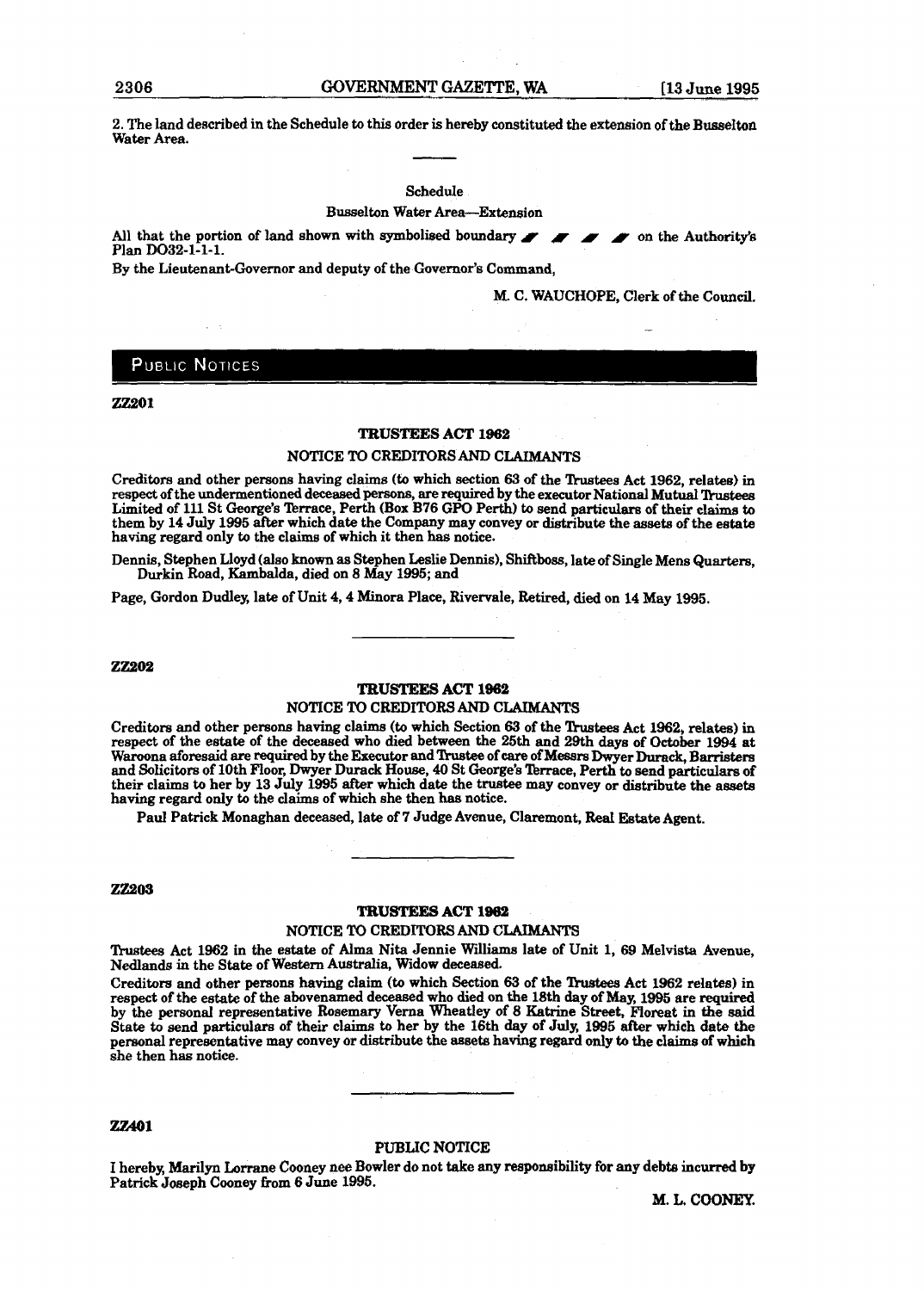## NOW **<sup>I</sup>**'AVAILABLE ! !f **0**   $\vdots$  Order your Bound Volumes  $\vdots$ **0 0 000 Conservator Science Conservance Conservance Conservance Conservance Conservance Conservance Conservance Conservance Conservance Conservance Conservance Conservance Conservance Conservance Conservance Conservance Conse 0**  of Government Gazette 1995

**An** attractively presented set of 4 Bound Volumes of Government Gazette

> For Government Departments and private firms who presently arrange binding for their copies of **Government Gazettes,** the **State** Print is now offering a subscription covering 4 Quarterly Volumes at a cost of \$790.00.

> The **Gazettes** will **be** bound in black cloth with **gold** foil lettering on the spine and **personalised** by the **addition**  of the client's name in gold lettering on the front cover.

#### **PLEASE NOTE**

**On** the **m** occasion where extra **gazettes are** published in one quarter, a fifth volume may be required. In this **instance an** invoice will be **issued to recoup the binding**  costs only of \$105.00 over and above the subscription.

**For** further information **please** contact: **State Law Publisher** Telephone: 383 8851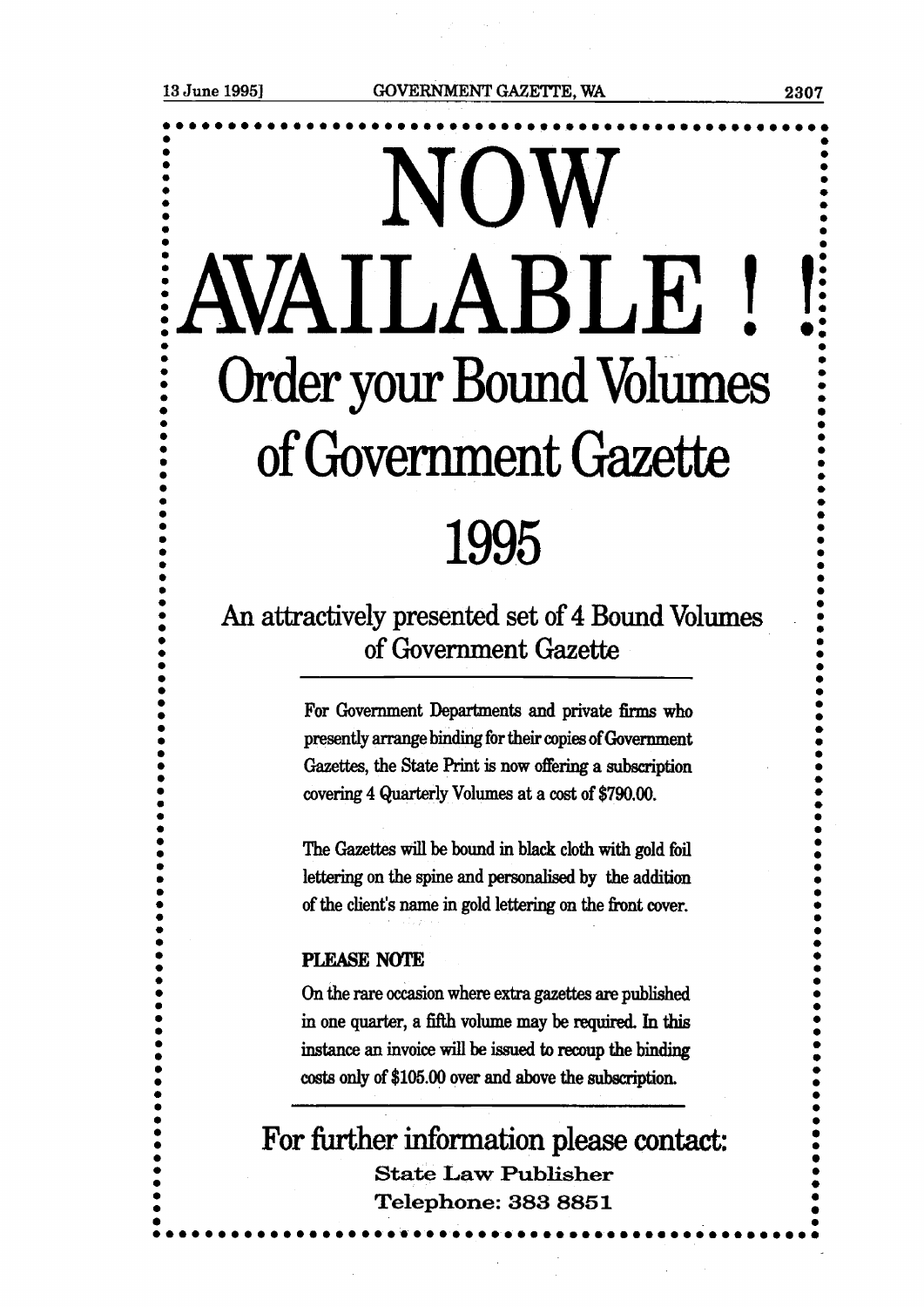**<sup>2308</sup>GOVERNMENT GAZETTE, WA [l3 June 1995** 

#### **WESTERN AUSTRALIA**

### **PUBLIC SECTOR MANAGEMENT ACT 1994**

**Price: \$19.00 Counter Sates Plus Postage on 485 grams** 

\*Prices subject to change on addition of amendments.

#### **WESTERN AUSTRALIA**

### **FISH RESOURCES MANAGEMENT ACT 1994**

**Price: \$16.20 Counter Sales Plus Postage on 340 grams** 

**I \*Prices subject to change on addition of amendments.** 

#### **WESTERN AUSTRALIA**

### **ADOPTION ACT 1994**

**Price: \$13.40 Counter Sales Plus Postage on 215 grams** 

**+Prices subject to change on addition of amendments.** 

### **WESTERN AUSTRALIA**

## **COMMISSION ON GOVERNMENT ACT 1994**

**Trice: \$3.60 Counter Sales Plus Postage on 70 grams** 

**\*Prices subject to change on addition of amendments.**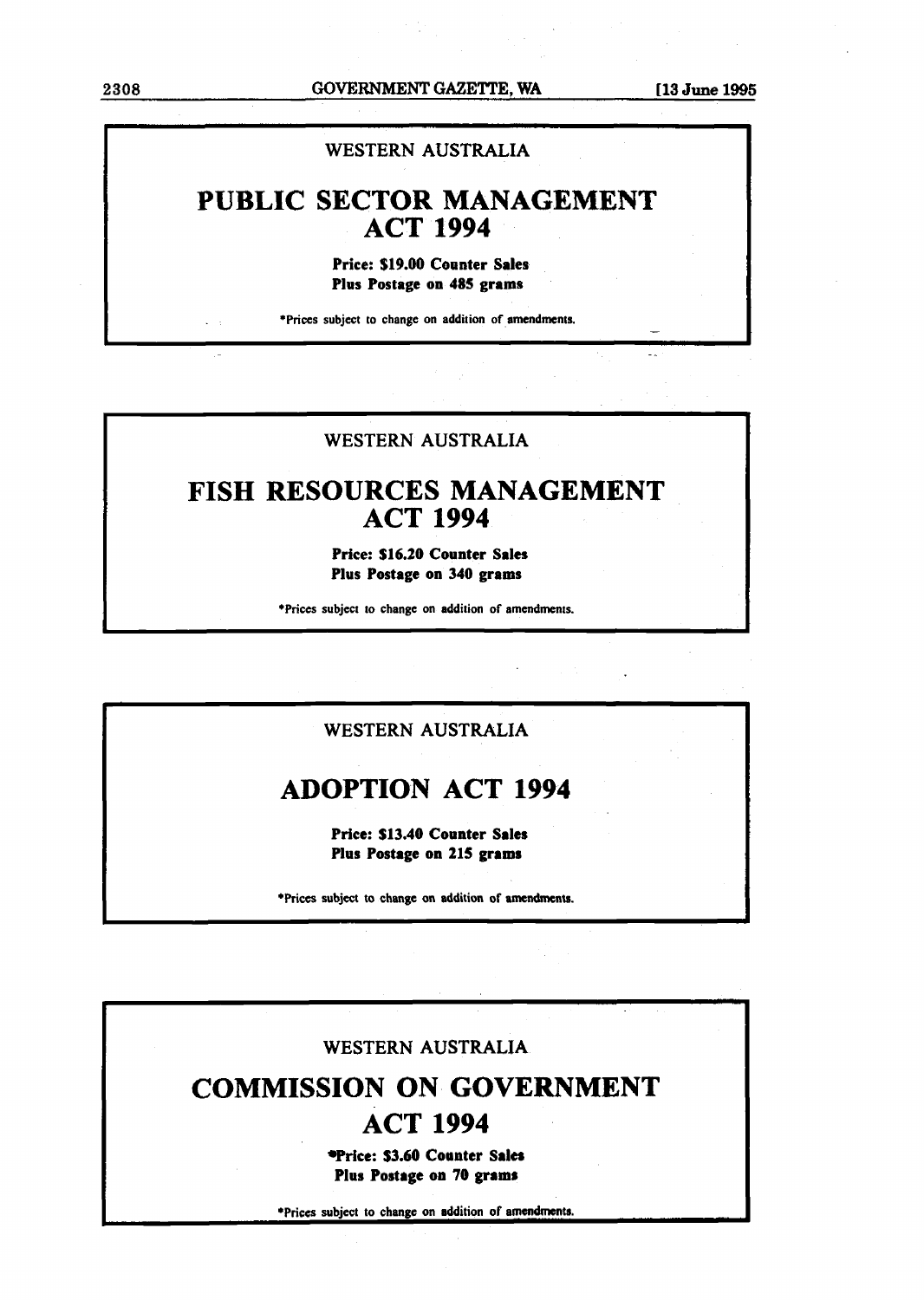### **WESTERN AUSTRALIA**

### **VICTIMS OF CRIME ACT 1994**

**Price: \$2.40 Counter Sales Plus Postage on 25 grams** 

**\*Prices subject to change on addition of amendments.** 

### **WESTERN AUSTRALIA**

### **MINES SAFETY AND INSPECTION ACT 1994**

**Price: \$12.00 Counter Sales Plus Postage on 150 grams** 

**\*Prices subject to change on addition of amendments.** 

#### **WESTERN AUSTRALIA**

### **TAXI ACT 1994**

**Price: \$5.00 Counter Sales Plus Postage on 45 grams** 

**\*Prices subject to change on addition of amendments.** 

**WESTERN AUSTRALIA** 

### **PAWNBROKERS AND SECONDHAND DEALERS ACT 1994**

**Price: \$7.80 Counter Sales Plus Postage on 135 grams** 

**\*Prices subject to change on addition of amendments.**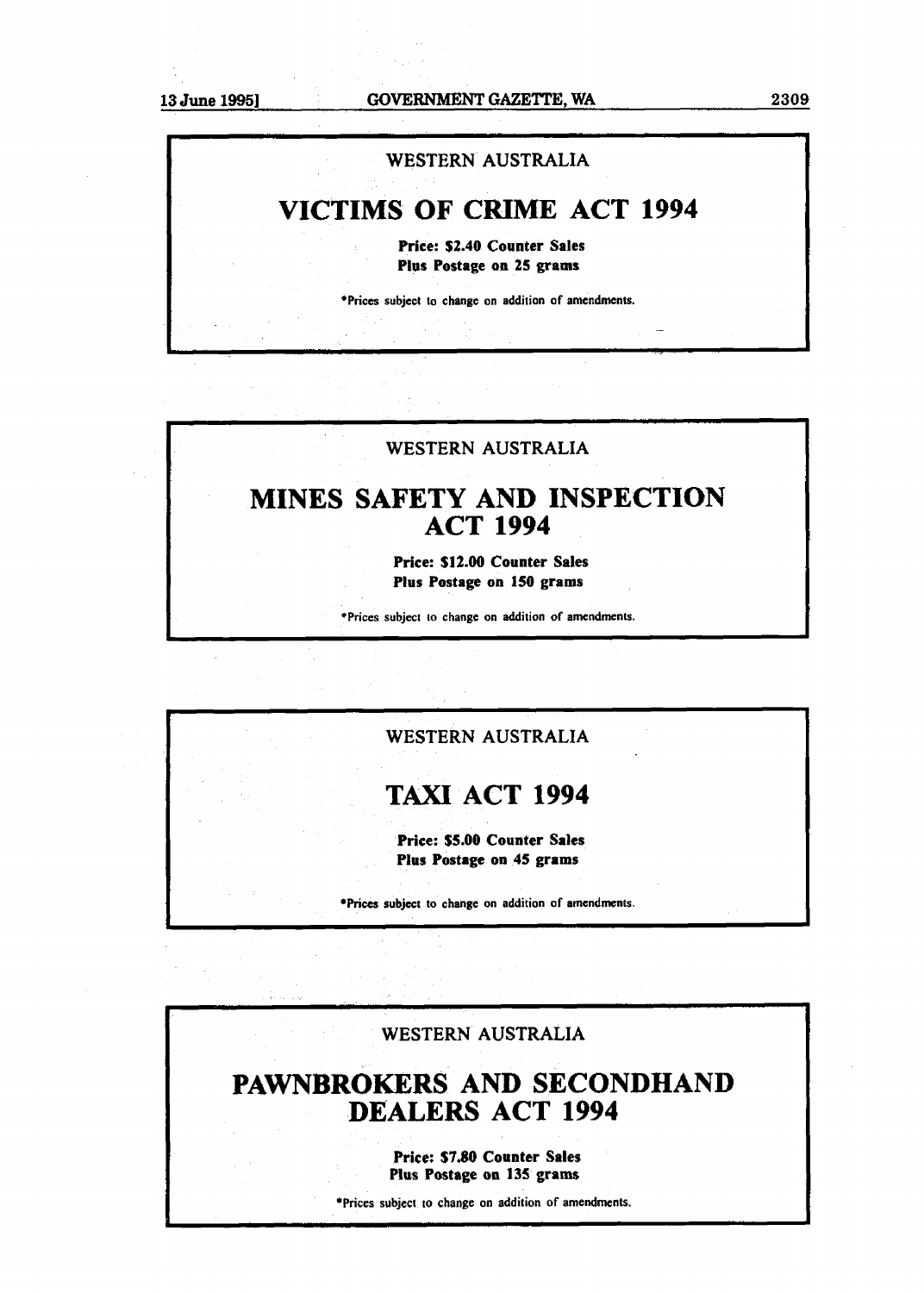**23 10 GOVERNMENT GAZETTE, WA [l3 June 1995** 

**7** 

### WESTERN AUSTRALIA **RETIREMENT VILLAGES ACT 1992 Price: \$12.00 Counter Sales**

**Plus Postage on 260 grams** 

**RETIREMENT VILLAGES CODE REGULATION 1992 \*Price: \$3.60 Counter Sales Plus Postage on 25 grams** 

\* Prices subject to change on addition of amendments.

#### WESTERN AUSTRALIA

### **FREEDOM OF INFORMATION ACT 1992**

**\*Price: \$27.40 Counter Sales Plus Postage on 420 grams** 

\* **Prices subject to change on addition of amendments.** 

#### *NO W A VAZLABLE!!*

**3'/z1'** DISK IN ASCII FORMAT

### **FREEDOM OF INFORMATION ACT 1992**

**+PRICE \$38.00 PLUS POSTAGE** 

**ELECTRONIC VERSIONS OF LEGISLATION ARE SUBJECT TO COPYRIGHT** 

WESTERN AUSTRALIA

### **THE CRIMINAL CODE**

**(Reprinted as at 1** 7 **December 1993)** 

**\*Price: \$34.40 Counter Sales Plus Postage on 880 grams** 

\* Prices subject to change on addition of amendments.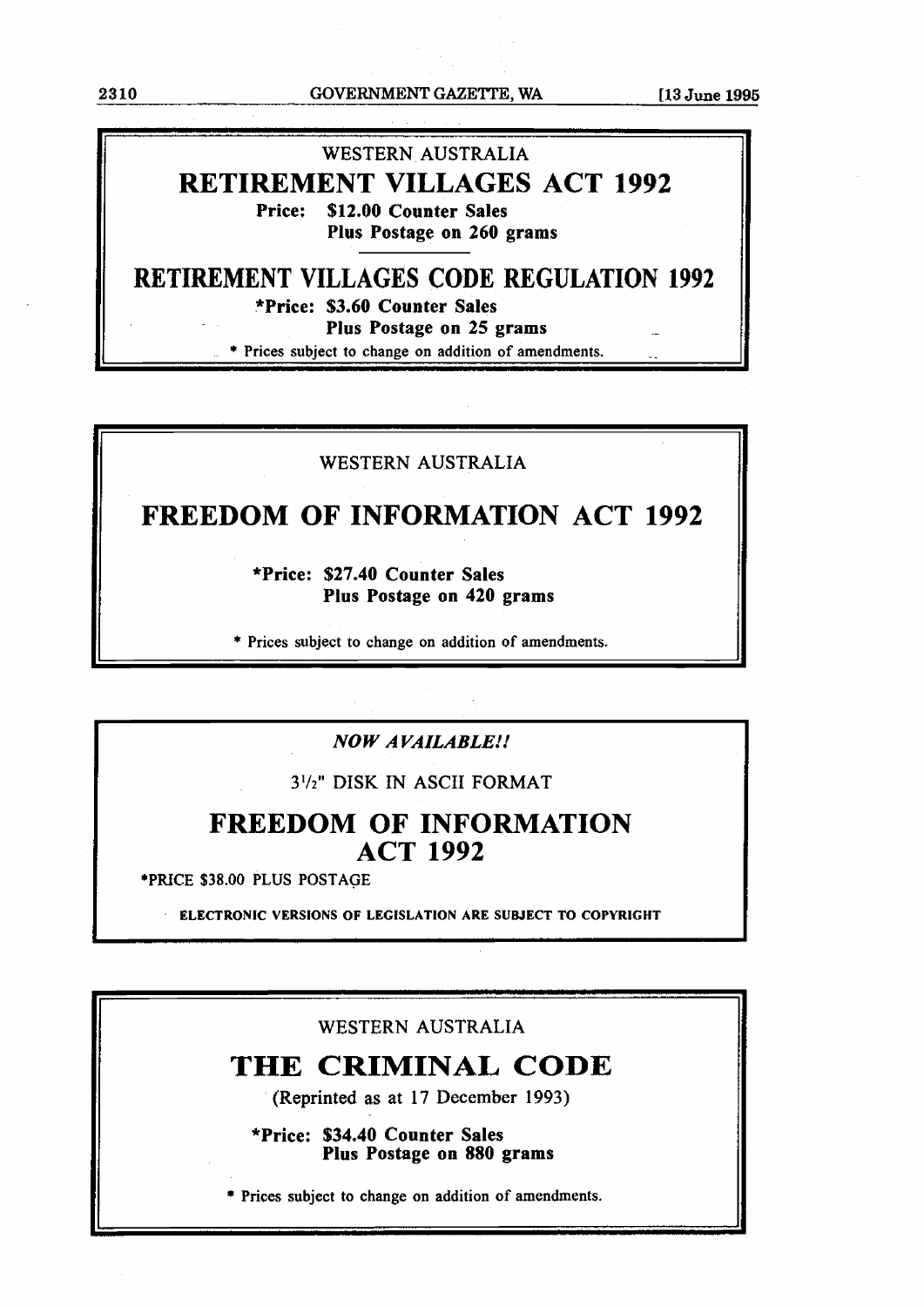$\sim 10^7$ 

# STATE **LAW** PUBLISHER

|          | <b>AT LAST!</b><br><b>INSTANT ACCESS TO W.A. STATUTES</b>                                                                                                                       |
|----------|---------------------------------------------------------------------------------------------------------------------------------------------------------------------------------|
|          | <b>LAWENER</b><br>WESTERN AUSTRALIA                                                                                                                                             |
|          | <b>ON-LINE COMPUTER ACCESS TO WESTERN</b><br>AUSTRALIAN STATUTORY AND GOVERNMENT<br><b>INFORMATION</b>                                                                          |
|          | "THE COMPLETE ON-LINE SOLUTION"                                                                                                                                                 |
|          | • Australian text retrieval software fully supported in WA<br>including user training & Help Desk service                                                                       |
|          | • Access to current legislation                                                                                                                                                 |
|          | • Simple, user friendly design, providing easy access by most<br>hardware/software configurations                                                                               |
|          | Competitive \$1.95 per minute access charge                                                                                                                                     |
|          | SUBSCRIBE TODAY - CONTACT STATE LAW PUBLISHER                                                                                                                                   |
|          | TEL: (09) 383 8821 Fax: (09) 383 8888 22 Station Street Wembley WA 6014                                                                                                         |
|          |                                                                                                                                                                                 |
|          | I wish to find out more about LAW-NET Western Australia! PLEASE rush me a LAW-NET<br>Western Australia brochure and APPLICATION and AGREEMENT FORM today!                       |
|          |                                                                                                                                                                                 |
|          |                                                                                                                                                                                 |
|          |                                                                                                                                                                                 |
| SEND TO: | <b>REPLY PAID SERVICE 191</b><br>Law-Net Officer<br><b>LAW-NET Western Australia</b><br>STATE LAW PUBLISHER, Department of State Services<br>22 Station Street, WEMBLEY WA 6014 |